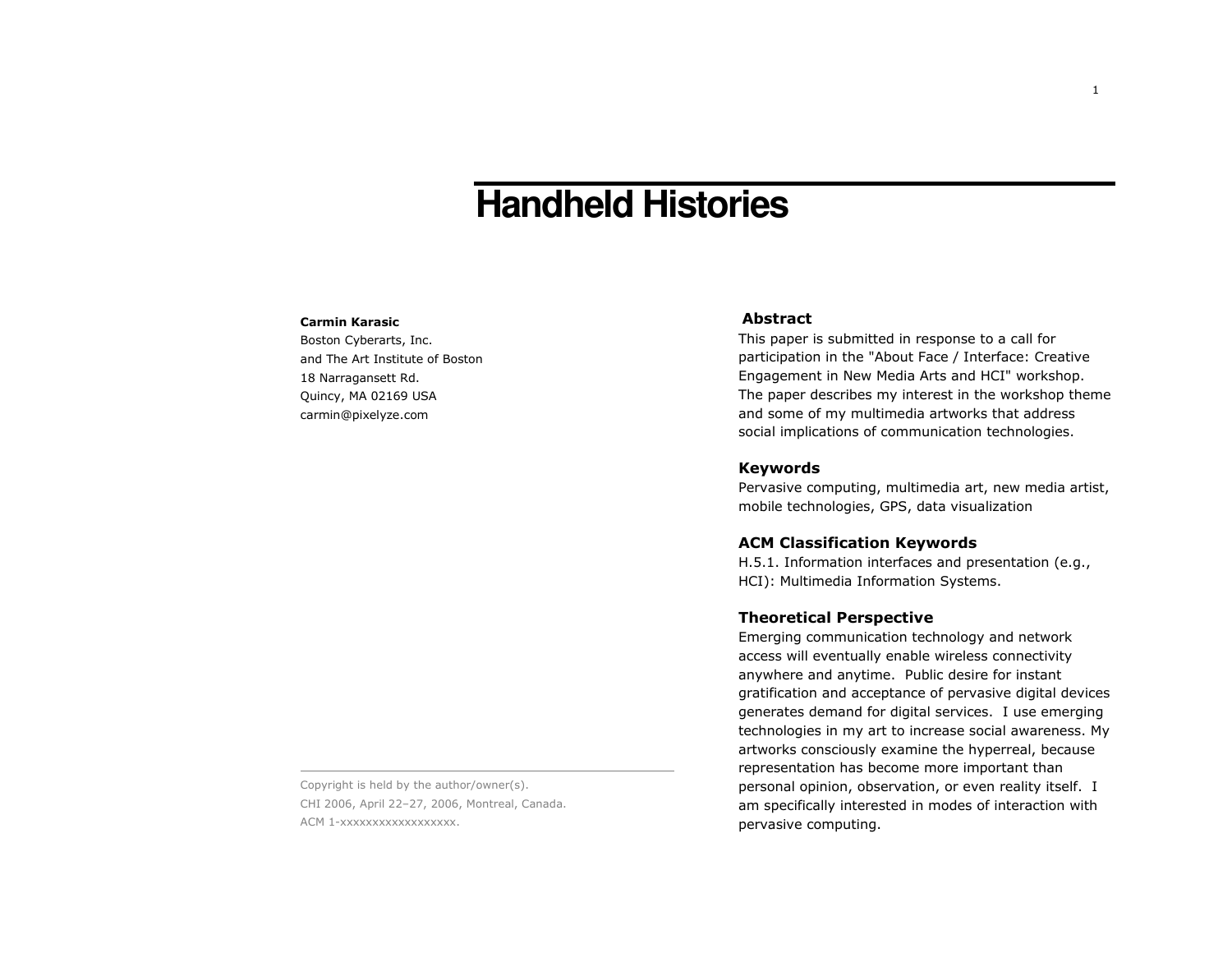$\overline{2}$ 

Interface issues are not new to me. I have many years of professional experience in software application development. As a Senior Information Architect for iXL, a major website development company, I was responsible for using an iterative approach and a variety of tools to effectively architect positive user experiences. Research is also critical to any contribution I might make in the field of pervasive computing. Scientific research is not new to me, as I have worked many years in a tissue culture lab, but 'research for art' will be personally novel.

Commercial research and development benefit from artistic sensibilities. Iterative development methodology, e.g. define, develop, test, refine, retest, refine, retest, until complete, is ideal for artistic intervention. Artists can parallel and/or join researchers and developers in emerging technologies experimentation, rather than function as consumers who use the completed product. In this way, artistic creativity becomes an independent zone of analysis. $<sup>1</sup>$ </sup> Future discoveries and their consequences are unpredictable. Indeterminate results add to the iterative approach, enriching the development process. Corporate artist residencies, such as Boston Cyberarts' A.R.T.C.O.M. exist precisely to bring artists and high tech corporations together.<sup>2</sup>

Ultimately, my ambition is to contribute to the social engagement of new technologies through art. Working together artists and researchers can cultivate fresh information. Their synergy can lead to new cultural insights and potential rather than reinforce old assumptions. I want my work to contribute to invention and the extension of digital enhancements. I hope my work will optimistically investigate implications of:

 $\mathbf{r}$ Cultural and social repercussions of technology control and access

• Hyperreal constructs generating demand for specific technologies

• The transparency of human-to-computer interfaces and computer-to-computer interfaces.

# **New Media Artworks**

Time based art must be worth the time it takes to experience it. With that in mind. I try to make the commitment worth the time the user is willing to spend with my art. My challenge is to present hypermedia that quickly invites further exploration.

#### FloodNet (1998)

http://www.thing.net/~rdom/zapsTactical/zaps.html I am interested in social events that use data communication to empower people rather than institutions. I am a founding member of the Electronic Disturbance Theater (EDT), an internationally recognized net.art activist group. "FloodNet", our net art project explored the use of the internet as a site

Inc. Retrieved Dec. 27, 2004 from <http://bostoncyberarts.org/air>.

<sup>&</sup>lt;sup>1</sup> Wilson, Stephen. (1993) "High Tech Artists' Stances Toward Cultural Theory" in Light and Dark Visions: The Relationship of Cultural Theory to Art That Uses Emerging Technologies. San Francisco State University. Retrieved Dec. 27, 2004 from <http://userwww.sfsu.edu/%7Eswilson/papers/postmodern.pa p.html#footnotes4>.

<sup>&</sup>lt;sup>2</sup> Fifield, George. (2004) "A.R.T.C.O.M. Artists in Residence at Technology Companies of Massachusetts." Boston Cyberarts,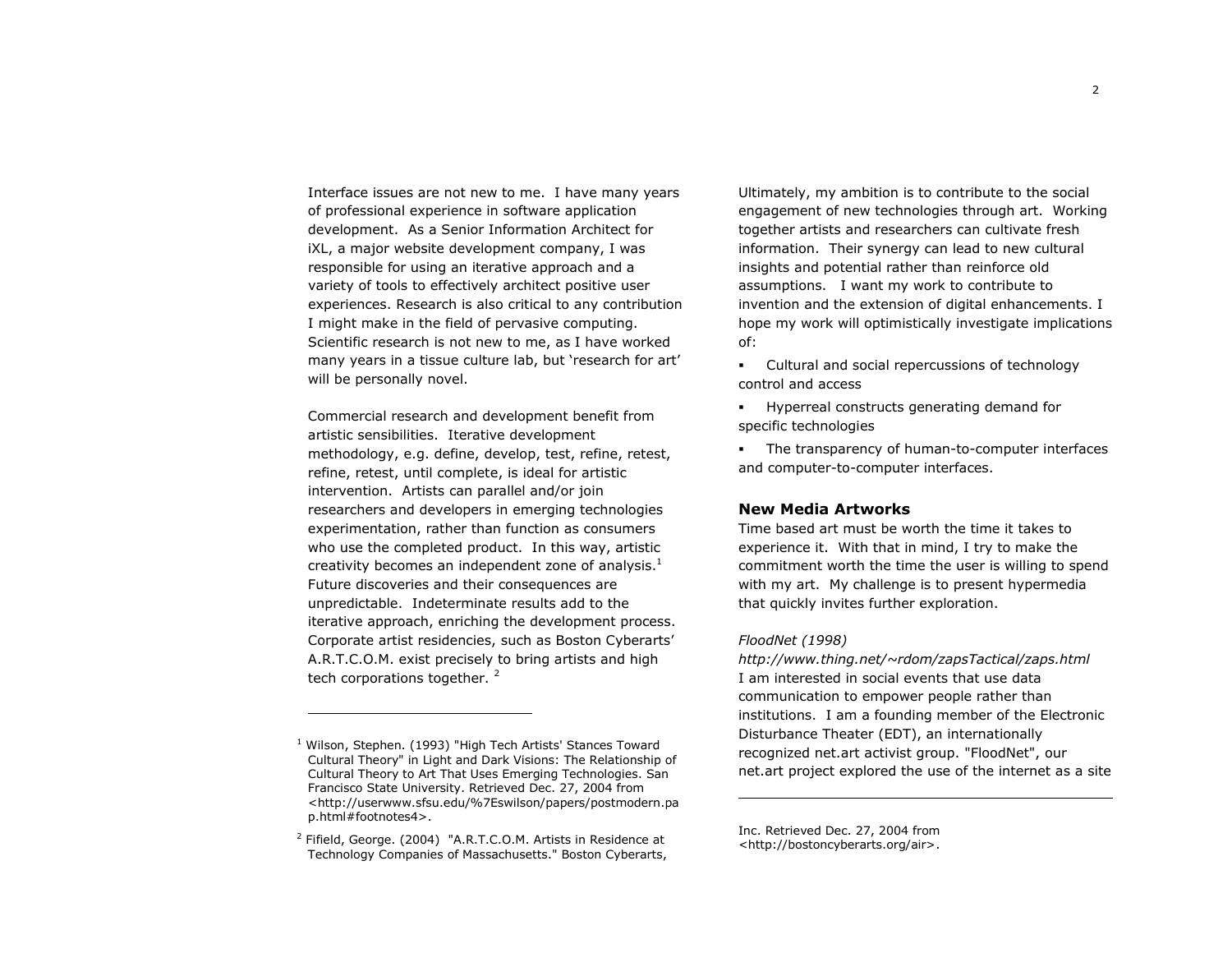of political protest. "FloodNet" was an electronic civil disobedience performance art project that engaged activists world wide in virtual protest of the low intensity war on the indigenous people of Mexico. I have often heard activists claim that net activism is not real activism because people do not lay down their lives in the street while participating in an online action. Sarah Wolff, a handicapped woman told me "FloodNet" made her see that she could use the web for political activism. Sarah cannot join street actions because of her physical limitations, so the idea of international online protest empowered her.

Given the breadth and depth of increasingly global mass communication, denying the impact of our personal choices on the rest of the planet is now inexcusable. Recycled information can lead to new perspectives by presenting the data differently. Information is accumulating faster than it is possible to track; knowledge databases, multi-national industries, social contexts, and technologies effect everything. Contributions to emerging technology and future cultural development require data analysis. Data visualization is critical for new analysis.

# Stateless Half Life (2004)

## http://www.carminka.net/shl

In my web art project "Stateless Half Life" refugee movement is visualized in dynamic trails. Refugees and repatriation are expressed as data points because without living the experience, our only reference is representational data - data that we are free to label and pigeonhole. This net.art project was inspired by the varied psychological and emotional impacts of being expelled from one's homeland as expressed in Edward Said's essay, "Reflections on Exiles". "Stateless Half

Life" engages you with interactive visuals, luring you deeper into the website, only to kick you out and forever deny you re-entry.

This net.art piece successfully elicits a visceral response to an infringement on assumed rights within the context of cyberspace. The emotional response to the project is meant to cause further reflection on the plight of refugees. Ideally, the work would move one to action.

Handheld Histories (a work in progress) Using the GPS and Nextel's network, TeleNav and ViaMoto can determine your location and download location specific information directly to your Nextel phone, typically accurate to within 5 to 10 meters."3 "Handheld Histories" is an artwork that addresses visual elements in historic bias and hints at media literacy through GPS and mobile computing technologies. History is typically a story perpetuated as fact and published by the dominant social structures. Historic texts often skew event details to favor the victors. typically illustrated with drawings, paintings and photographs that support the victors' tales. These images create an interpreted history, filtered by an artist or image producer. I want to construct hypermonuments at the sites of historic monuments. The intent is to create electronic monuments as symbols of lost alternative perspectives.

<sup>&</sup>lt;sup>3</sup> Aquino, Grace. (2004) "Dialed In" in PC World. Retrieved Jan. 2, 2006 from < http://www.pcworld.com/resource/printable/  $article/0$ , aid,  $115273$ , 00. asp $# >$ .